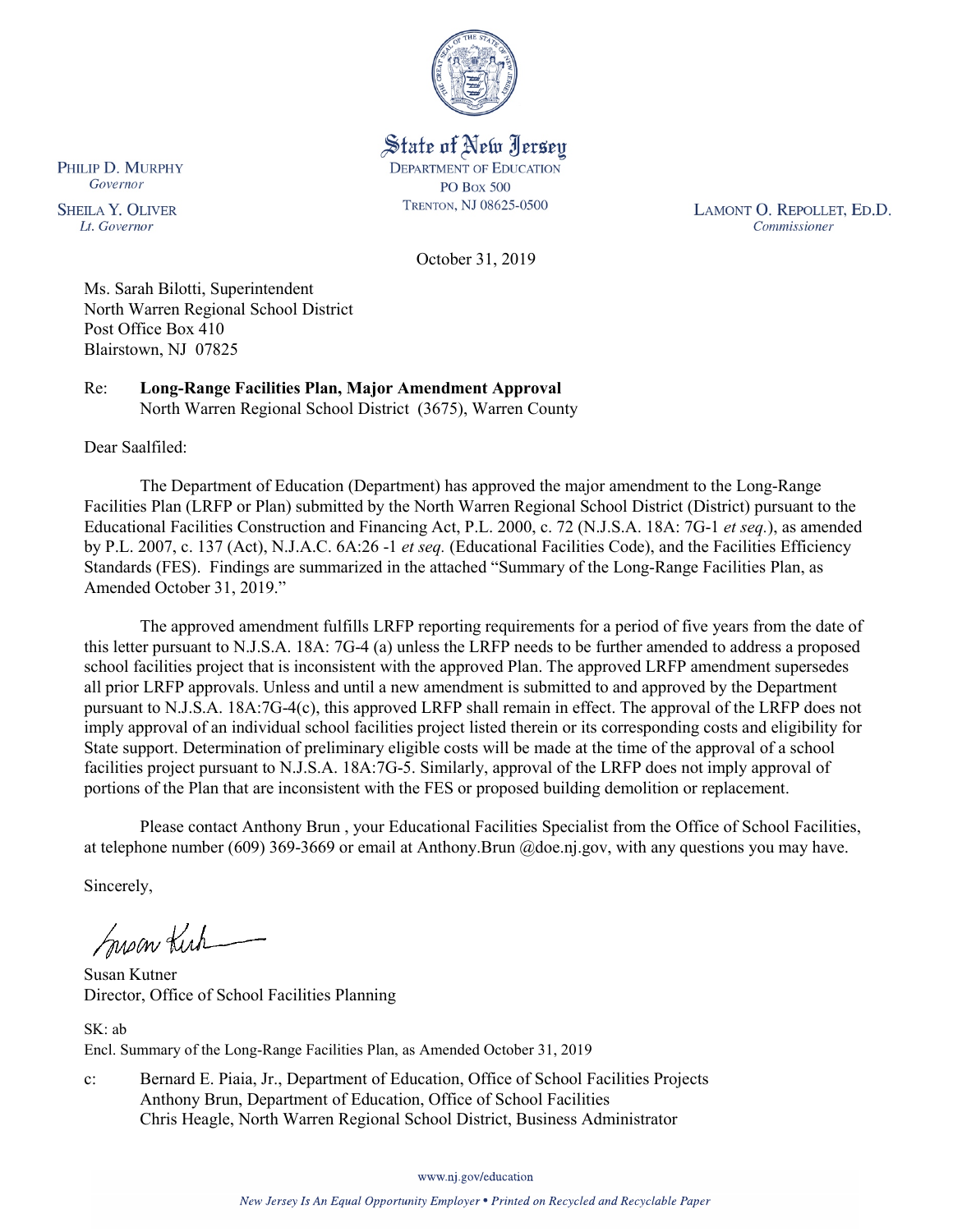# **North Warren Regional School District (3675) Summary of the Long-Range Facilities Plan, as Amended October 31, 2019**

The Department of Education (Department) has completed its review of the major amendment to the Long-Range Facilities Plan (LRFP or Plan) submitted by the North Warren Regional School District (District) pursuant to the Educational Facilities Construction and Financing Act, P.L. 2000, c. 72 (N.J.S.A. 18A: 7G-1 *et seq.*), as amended by P.L. 2007, c. 137 (Act), N.J.A.C. 6A:26-1 et seq. (Educational Facilities Code), and the Facilities Efficiency Standards (FES).

The following provides a summary of the District's approved amended LRFP. The summary is based on the standards set forth in the Act, the Educational Facilities Code, the FES, District-reported information in the Department's LRFP reporting system, and supporting documentation. The referenced reports in *italic* text are standard reports available on the Department's LRFP website.

#### **1. Inventory Overview**

The District is classified as a Regular Operating District (ROD) for funding purposes. It provides services for students in grades 7-12.

The District identified existing and proposed schools, sites, buildings, rooms, and site amenities in its LRFP. Table 1 lists the number of existing and proposed district schools, sites, and buildings. Detailed information can be found in the *School Asset Inventory Report* and the *Site Asset Inventory Report.*

**As directed by the Department, school facilities projects that have received initial approval by the Department and have been approved by the voters, if applicable, are represented as "existing" in the LRFP.** Approved projects that include new construction and/or the reconfiguration/reassignment of existing program space are as follows: n/a.

# **Table 1: Number of Schools, School Buildings, and Sites**

|                                              | <b>Existing</b> | <b>Proposed</b> |
|----------------------------------------------|-----------------|-----------------|
| Number of Schools (assigned DOE school code) |                 |                 |
| Number of School Buildings <sup>1</sup>      |                 |                 |
| Number of Non-School Buildings <sup>2</sup>  |                 |                 |
| Number of Vacant Buildings                   |                 |                 |
| Number of Sites                              |                 |                 |

*1 Includes district-owned buildings and long-term leases serving students in district-operated programs 2 Includes occupied district-owned buildings not associated with a school, such as administrative or utility buildings*

Based on the existing facilities inventory submitted by the District:

- Schools using leased buildings (short or long-term):  $n/a$
- Schools using temporary classroom units (TCUs), excluding TCUs supporting construction: n/a
- Vacant/unassigned school buildings:  $n/a$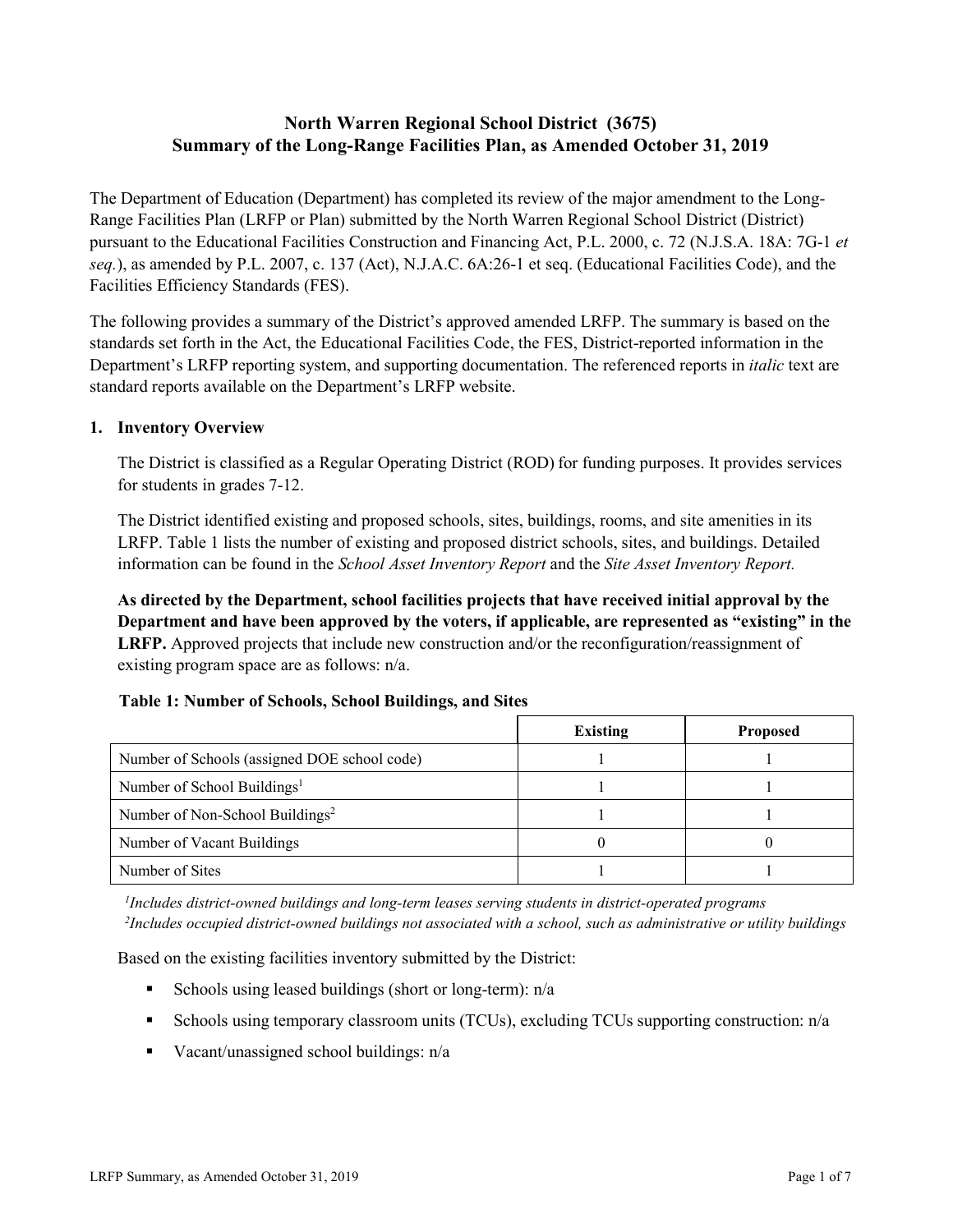**FINDINGS** The Department has determined that the proposed inventory is adequate for approval of the District's LRFP amendment. However, the LRFP determination does not imply approval of an individual school facilities project listed within the LRFP; the District must submit individual project applications for project approval.

# **2. District Enrollments**

The District determined the number of students, or "proposed enrollments," to be accommodated for LRFP planning purposes on a district-wide basis and in each school.

The Department minimally requires the submission of a standard cohort-survival projection using historic enrollment data from the Application for School State Aid (ASSA) or NJ Smart. The cohort-survival method projection method forecasts future students based upon the survival of the existing student population as it moves from grade to grade. A survival ratio of less than 1.00 indicates a loss of students, while a survival ratio of more than 1.00 indicates the class size is increasing. For example, if a survival ratio tracking first to second grade is computed to be 1.05, the grade size is increasing by 5% from one year to the next. The cohort-survival projection methodology works well for communities with stable demographic conditions. Atypical events impacting housing or enrollments, such as an economic downturn that halts new housing construction or the opening of a charter or private school, typically makes a cohort-survival projection less reliable.

#### **Proposed enrollments are based on a standard cohort-survival enrollment projection.**

Adequate supporting documentation was submitted to the Department to justify the proposed enrollments. Table 2 provides a comparison of existing and projected enrollments. All totals include special education students.

| <b>Grades</b>                | <b>Existing Enrollments</b><br>2018-19 School Year | <b>District Proposed Enrollments</b><br>2023-24 School Year |
|------------------------------|----------------------------------------------------|-------------------------------------------------------------|
| PK (excl. private providers) |                                                    |                                                             |
| Grades K-5                   |                                                    |                                                             |
| Grades 6-8                   | 260                                                | 226                                                         |
| Grades 9-12                  | 540                                                | 470                                                         |
| Totals K-12                  | 800                                                | 696                                                         |

#### **Table 2: Enrollments**

**FINDINGS** The Department has determined the District's proposed enrollments to be acceptable for approval of the District's LRFP amendment. The Department will require a current enrollment projection at the time an application for a school facilities project is submitted incorporating the District's most recent enrollments in order to verify that the LRFP's planned capacity is appropriate for the updated enrollments.

# **3. District Practices Capacity**

Based on information provided in the room inventories, *District Practices Capacity* was calculated for each school building to determine whether adequate capacity is proposed for the projected enrollments based on district scheduling and class size practices. The capacity totals assume instructional buildings can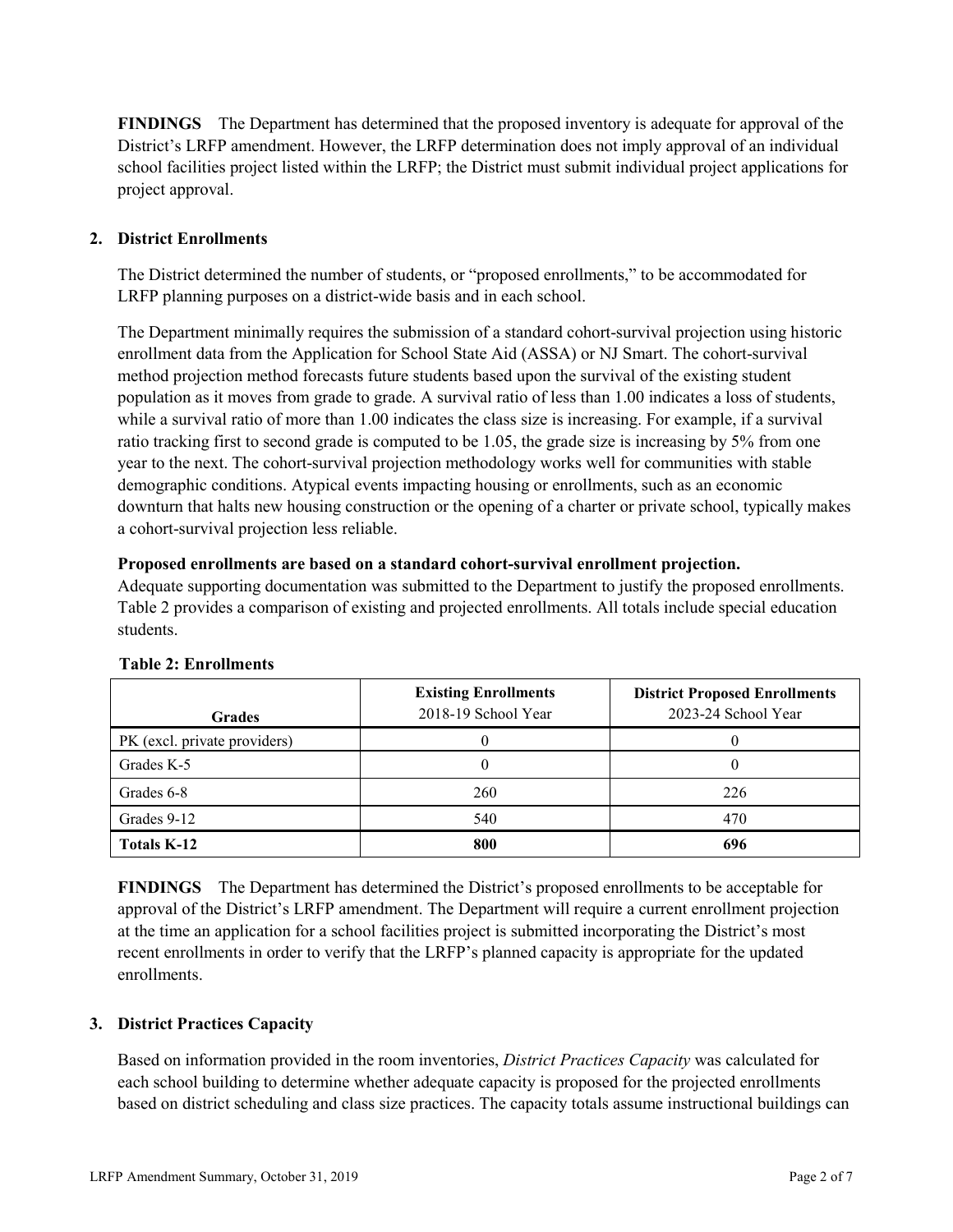be fully utilized regardless of school sending areas, transportation, and other operational issues. The calculations only consider district-owned buildings and long-term leases; short term leases and temporary buildings are excluded. A capacity utilization factor of 90% for classrooms serving grades K-8 and 85% for classrooms serving grades 9-12 is applied in accordance with the FES. No capacity utilization factor is applied to preschool classrooms.

In certain cases, districts may achieve adequate District Practices Capacity to accommodate enrollments but provide inadequate square feet per student in accordance with the FES, resulting in educational adequacy issues and "Unhoused Students." Unhoused students are considered in the "Functional Capacity" calculations used to determine potential State support for school facilities projects and are analyzed in Section 4.

Table 3 provides a summary of proposed enrollments and existing and proposed District-wide capacities. Detailed information can be found in the LRFP website reports titled *FES and District Practices Capacity Report, Existing Rooms Inventory Report, and Proposed Rooms Inventory Report.*

| <b>Grades</b>          | <b>Proposed</b><br><b>Enrollments</b> | <b>Existing</b><br><b>District</b><br><b>Practices</b><br>Capacity | <b>Existing</b><br>Deviation* | <b>Proposed</b><br><b>District</b><br><b>Practices</b><br>Capacity | <b>Proposed</b><br>Deviation* |
|------------------------|---------------------------------------|--------------------------------------------------------------------|-------------------------------|--------------------------------------------------------------------|-------------------------------|
| Elementary (PK-5)      | $\theta$                              | 0.00                                                               | 0.00                          | 0.00                                                               | 0.00                          |
| Middle $(6-8)$         | 226                                   | 235.81                                                             | 9.81                          | 228.63                                                             | 2.63                          |
| High $(9-12)$          | 470                                   | 468.29                                                             | $-1.71$                       | 475.47                                                             | 5.47                          |
| <b>District Totals</b> | 696                                   | 704.10                                                             | 8.10                          | 704.10                                                             | 8.10                          |

**Table 3: District Practices Capacity Analysis**

*\* Positive numbers signify surplus capacity; negative numbers signify inadequate capacity. Negative values for District Practices capacity are acceptable for approval if proposed enrollments do not exceed 100% capacity utilization.*

Considerations:

- **Based on the proposed enrollments and existing room inventories, the District is projected to have** inadequate capacity for the following grade groups, assuming all school buildings can be fully utilized: n/a
- Adequate justification has been provided by the District if the proposed capacity for a school significantly deviates from the proposed enrollments. Generally, surplus capacity is acceptable for LRFP approval if additional capacity is not proposed through new construction.

**FINDINGS**The Department has determined that proposed District capacity, in accordance with the proposed enrollments, is adequate for approval of the District's LRFP amendment. The Department will require a current enrollment projection at the time an application for a school facilities project is submitted, incorporating the District's most recent Fall Enrollment Report, in order to verify that the LRFP's planned capacity meets the District's updated enrollments.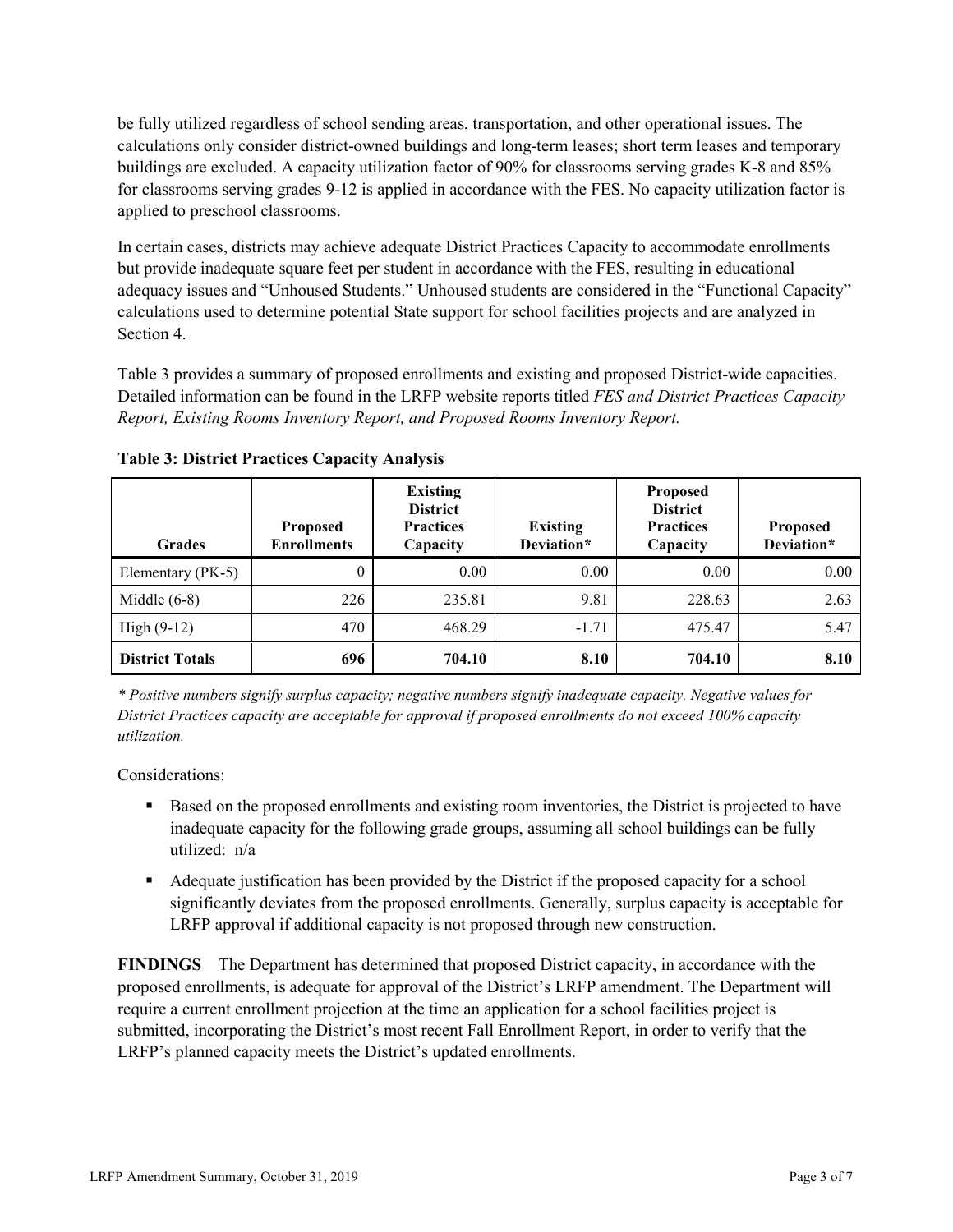### **4. New Construction Funding Eligibility**

*Functional Capacity* was calculated and compared to the proposed enrollments to provide a preliminary estimate of Unhoused Students and new construction funding eligibility.

*Functional Capacity* is the adjusted gross square footage of a school building *(total gross square feet minus excluded space)* divided by the minimum area allowance per full-time equivalent student for the grade level contained therein. *Unhoused Students* is the number of students projected to be enrolled in the District that exceeds the Functional Capacity of the District's schools pursuant to N.J.A.C. 6A:26-2.2(c). *Excluded Square Feet* includes (1) square footage exceeding the FES for any pre-kindergarten, kindergarten, general education, or self-contained special education classroom; (2) grossing factor square footage *(corridors, stairs, mechanical rooms, etc.)* that exceeds the FES allowance, and (3) square feet proposed to be demolished or discontinued from use. Excluded square feet may be revised during the review process for individual school facilities projects.

Table 4 provides a preliminary assessment of the Functional Capacity, Unhoused Students, and Estimated Maximum Approved Area for Unhoused Students for each FES grade group. The calculations exclude temporary facilities and short-term leased buildings. School buildings proposed for whole or partial demolition or reassignment to a non-school use are excluded from the calculations pending project application review. If a building is proposed to be reassigned to a different school, the square footage is applied to the proposed grades after reassignment. Buildings that are not assigned to a school are excluded from the calculations. In addition, only preschool students eligible for state funding (former ECPA students) are included. Detailed information concerning the calculations can be found in the *Functional Capacity and Unhoused Students Report* and the *Excluded Square Footage Report.*

|                                                | <b>PK/K-5</b> | $6 - 8$  | $9 - 12$ | <b>Total</b> |
|------------------------------------------------|---------------|----------|----------|--------------|
| PK Eligible Students/K-12 Proposed Enrollments | 0             | 226      | 470      |              |
| FES Area Allowance (SF/student)                | 125.00        | 134.00   | 151.00   |              |
| <b>Prior to Completion of Proposed Work:</b>   |               |          |          |              |
| <b>Existing Gross Square Feet</b>              | $\theta$      | 45,072   | 93,733   | 138,805      |
| <b>Adjusted Gross Square Feet</b>              | 0             | 44,224   | 91,970   | 136,194      |
| <b>Adjusted Functional Capacity</b>            | 0.00          | 303.99   | 632.18   |              |
| <b>Unhoused Students</b>                       | 0.00          | 0.00     | 0.00     |              |
| Est. Max. Area for Unhoused Students           | 0.00          | 0.00     | 0.00     |              |
| <b>After Completion of Proposed Work:</b>      |               |          |          |              |
| Gross Square Feet                              | $\theta$      | 45,072   | 93,733   | 138,805      |
| New Gross Square Feet                          | $\theta$      | $\theta$ | $\Omega$ | $\theta$     |
| Adjusted Gross Square Feet                     | 0             | 44,224   | 91,970   | 136,194      |
| Functional Capacity                            | 0.00          | 303.99   | 632.18   |              |
| Unhoused Students after Construction           | 0.00          | 0.00     | 0.00     |              |
| Est. Max. Area Remaining                       | 0.00          | 0.00     | 0.00     |              |

#### **Table 4: Estimated Maximum Approved Area for Unhoused Students**

Facilities used for non-instructional or non-educational purposes are ineligible for State support under the Act. However, projects for such facilities shall be reviewed by the Department to determine whether they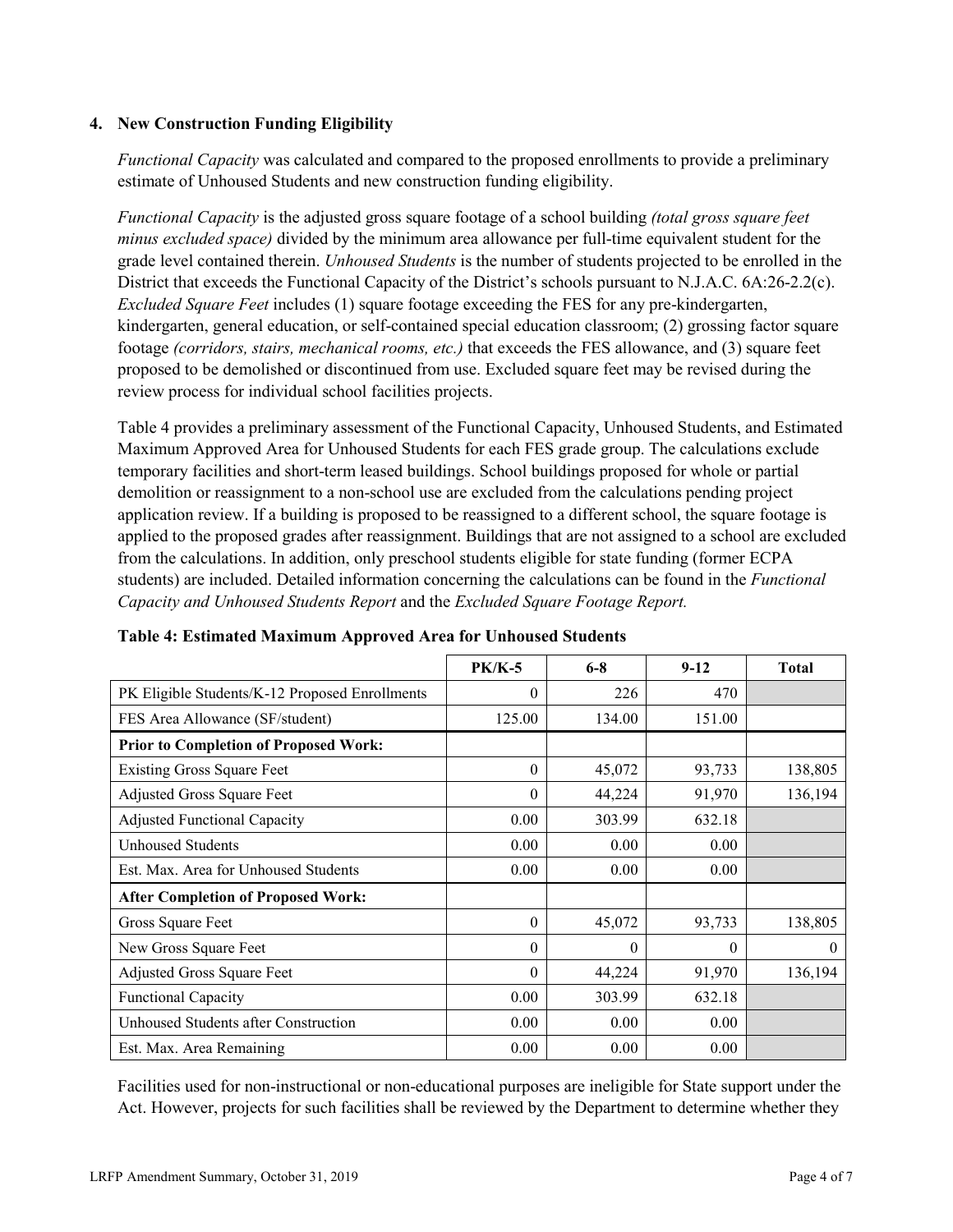are consistent with the District's LRFP and whether the facility, if it is to house students (full or part time) conforms to educational adequacy requirements. These projects shall conform to all applicable statutes and regulations.

Estimated costs represented in the LRFP by the District are for capital planning purposes only. The estimates are not intended to represent preliminary eligible costs or final eligible costs of approved school facilities projects.

Considerations:

- The District does not have approved projects pending completion, as noted in Section 1, that impact the Functional Capacity calculations.
- The Functional Capacity calculations *exclude* square feet proposed for demolition or discontinuation for the following FES grade groups and school buildings pending a feasibility study and project review: n/a.
- Based on the preliminary assessment, the District has Unhoused Students prior to the completion of proposed work for the following FES grade groups: n/a.
- New construction is proposed for the following FES grade groups:  $n/a$ .
- **Proposed new construction exceeds the estimated maximum area allowance for Unhoused** Students prior to the completion of the proposed work for the following grade groups: n/a .
- The District, based on the preliminary LRFP assessment, will not have Unhoused Students after completion of the proposed LRFP work. If the District is projected to have Unhoused Students, adequate justification has been provided to confirm educational adequacy in accordance with Section 6 of this determination.

**FINDINGS** Functional Capacity and Unhoused Students calculated in the LRFP are preliminary estimates. Preliminary Eligible Costs (PEC) and Final Eligible Costs (FEC) will be included in the review process for specific school facilities projects. A feasibility study undertaken by the District is required if building demolition or replacement is proposed per N.J.A.C. 6A:26-2.3(b)(10).

# **5. Proposed Work**

The District assessed program space, capacity, and physical plant deficiencies to determine corrective actions. Capital maintenance, or *"system actions,"* address physical plant deficiencies due to operational, building code, and /or life cycle issues. Inventory changes, or *"inventory actions,*" add, alter, or eliminate sites, site amenities, buildings, and/or rooms.

The Act (N.J.S.A. 18A:7G-7b) provides that all school facilities shall be deemed suitable for rehabilitation unless a pre-construction evaluation undertaken by the District demonstrates to the satisfaction of the Commissioner that the structure might pose a risk to the safety of the occupants even after rehabilitation or that rehabilitation is not cost-effective. Pursuant to N.J.A.C. 6A:26-2.3(b)(10), the Commissioner may identify school facilities for which new construction is proposed in lieu of rehabilitation for which it appears from the information presented that new construction is justified, provided, however, that for such school facilities so identified, the District must submit a feasibility study as part of the application for the specific school facilities project. The cost of each proposed building replacement is compared to the cost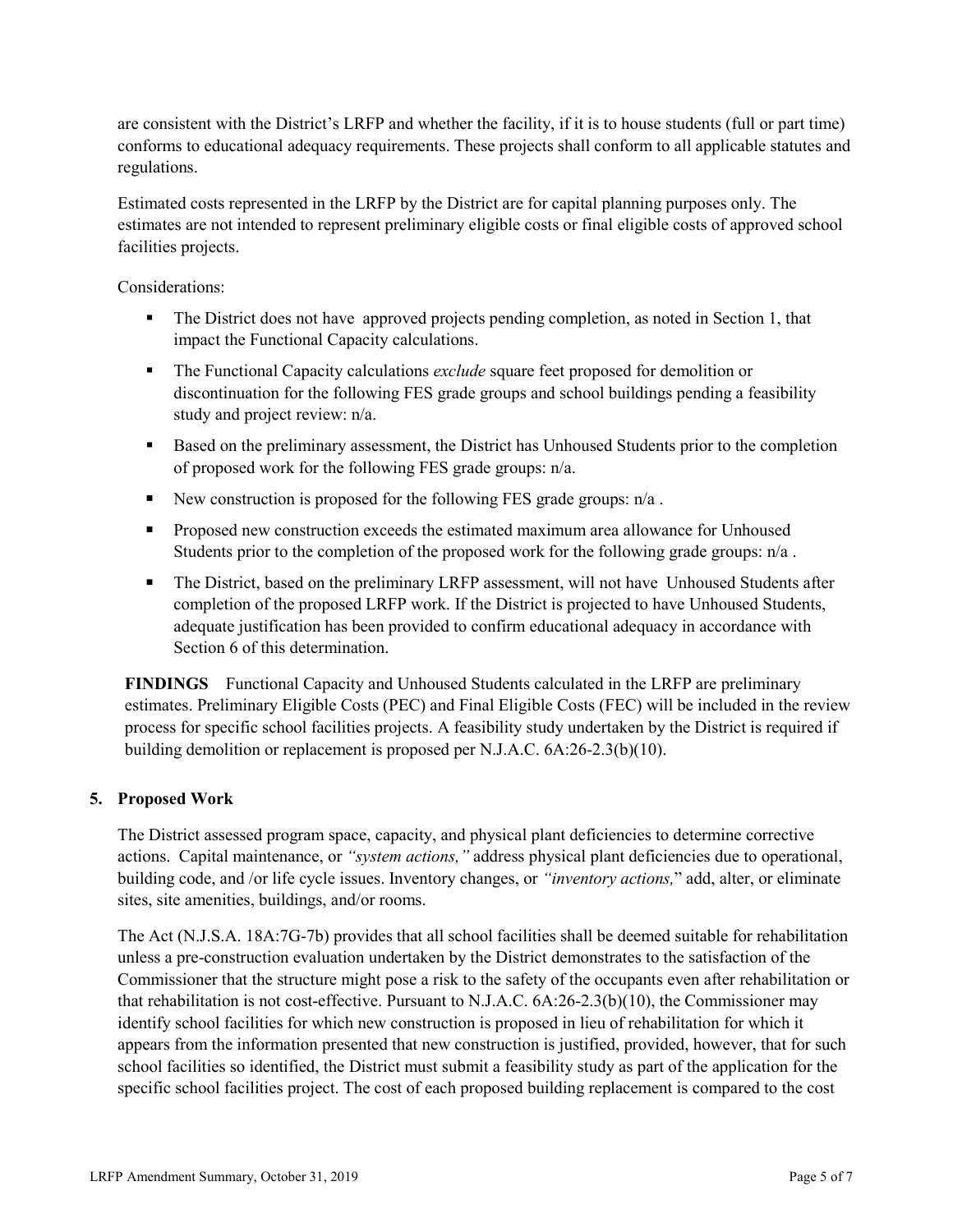of additions or rehabilitation required to eliminate health and safety deficiencies and to achieve the District's programmatic model.

Table 5 lists the scope of work proposed for each school based on the building(s) serving their student population. Detailed information can be found in the LRFP website reports titled *"School Asset Inventory," "LRFP Systems Actions Summary," and "LRFP Inventory Actions Summary."* 

With the completion of the proposed work, the following schools are proposed to be eliminated: n/a; the following schools are proposed to be added: n/a .

| <b>Proposed Scope of Work</b>                                                                  | <b>Applicable Schools</b>               |
|------------------------------------------------------------------------------------------------|-----------------------------------------|
| Renovation only (no new construction)                                                          |                                         |
| System actions only (no inventory actions)                                                     | North Warren Regional High School (050) |
| Existing inventory actions only (no systems actions)                                           | n/a                                     |
| Systems and inventory changes                                                                  | n/a                                     |
| <b>New construction</b>                                                                        |                                         |
| Building addition only (no systems or existing inventory actions)                              | n/a                                     |
| Renovation and building addition (system, existing inventory,<br>and new construction actions) | n/a                                     |
| New building on existing site                                                                  | n/a                                     |
| New building on new or expanded site                                                           | n/a                                     |
| Site and building disposal (in addition to above scopes)                                       |                                         |
| Partial building demolition                                                                    | n/a                                     |
| Whole building demolition                                                                      | n/a                                     |
| Site and building disposal or discontinuation of use                                           | n/a                                     |

#### **Table 5. School Building Scope of Work**

**FINDINGS** The Department has determined that the proposed work is adequate for approval of the District's LRFP amendment. However, Department approval of proposed work in the LRFP does not imply the District may proceed with a school facilities project. The District must submit individual project applications with cost estimates for Department project approval. Both school facilities project approval and other capital project review require consistency with the District's approved LRFP.

# **6. Proposed Room Inventories and the Facilities Efficiency Standards**

The District's proposed school buildings were evaluated to assess general educational adequacy in terms of compliance with the FES area allowance pursuant to N.J.A.C. 6A:26-2.2 and 2.3.

District schools are not proposed to provide less square feet per student than the FES after the completion of proposed work as indicated in Table 5.

**FINDINGS** The Department has determined that the District's proposed room inventories are adequate for LRFP approval. If school(s) are proposed to provide less square feet per student than the FES area allowance, the District has provided justification indicating that the educational adequacy of the facility will not be adversely affected and has been granted an FES waiver by the Department pending project submission and review. This determination does not include an assessment of eligible square feet for State